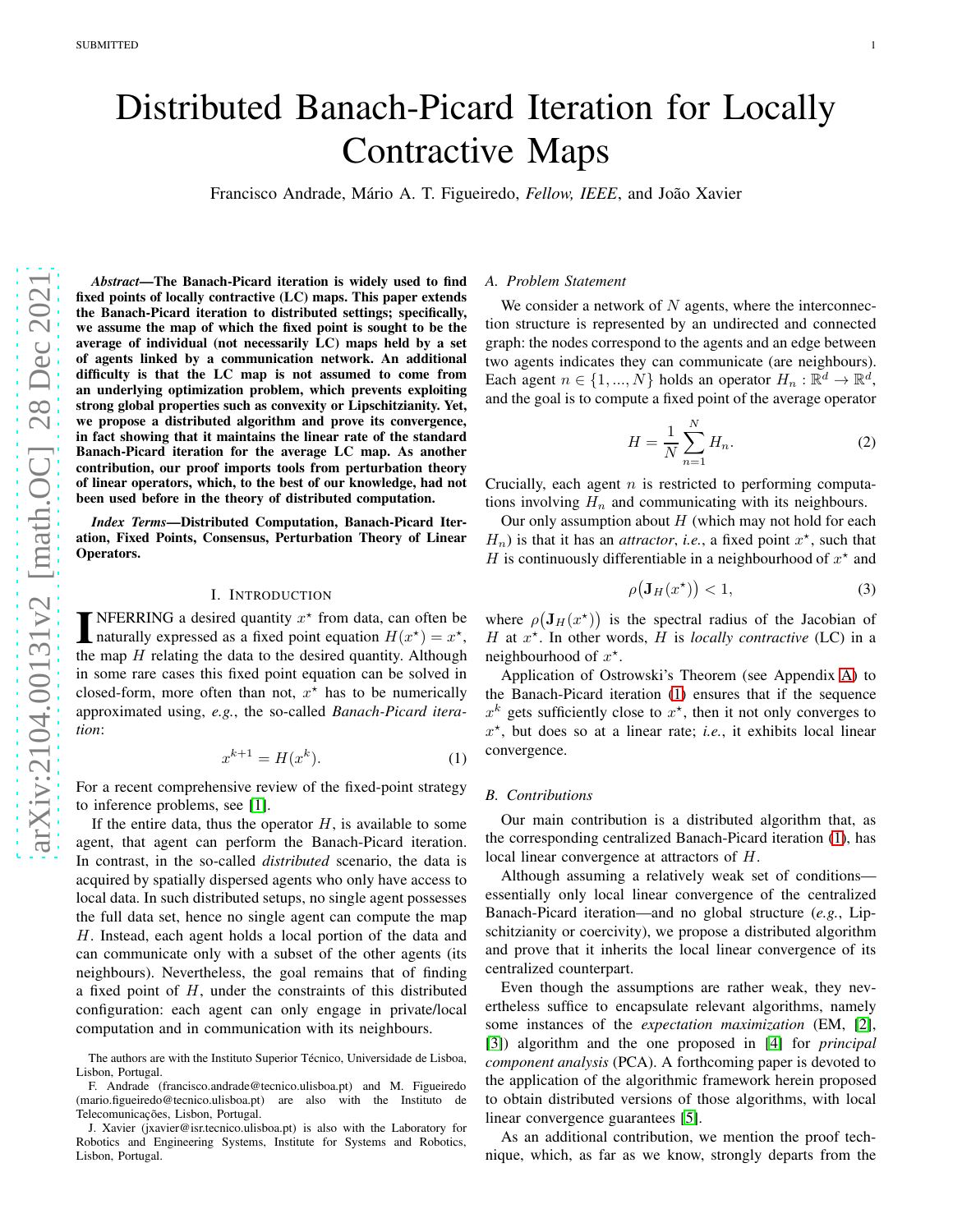standard proof techniques used in distributed optimization. Specifically, we employ tools from perturbation theory of linear operators [\[6\]](#page-6-5), which, to the best of our knowledge, had not been used before in the context of distributed computation. Arguably, there are proof techniques that resemble a "perturbative argument" on the eigenvalues of a matrix (e.g., Proposition 2.8 in [\[7\]](#page-6-6)). However, those techniques bypass the subtle issue of the differentiability of the eigenvalues, simply using the formula for the derivative of the determinant. In contrast, the theorem from perturbation theory (PT) of linear operators that we use simultaneously handles the differentiability issue and simplifies the computation of the derivative. To the best of our knowledge, the full power of PT had never been used in the context of distributed optimization.

## *C. Remarks*

Our setup departs from standard ones in two main aspects. First, it encompasses problems that are not naturally expressed as optimization problems. This last notion should be understood with a grain of salt, since a fixed point of  $H$  minimizes  $||H(x)-x||^2$ ; however, in many cases, there is a more "natural" objective function than this one. For example, if the Jacobian  $J_H$  is symmetric in an open, convex set, then there exists a function f such that  $H = \nabla f$  [\[8,](#page-6-7) Theorem 1.3.1], and the Banach-Picard iteration can be seen as method to find a stationary point of  $f(x) - \frac{1}{2} ||x||^2$ .

Second, the notion of attractor herein used is purely local. By assuming [\(3\)](#page-0-1), we consider only local guarantees. Many optimization problems benefit from global properties, such as Lipschitzianity or strong convexity. Such properties, however, are absent from many relevant algorithms, such as EM, for which only local guarantees can be given.

#### *D. Related Work*

In this section, we review relevant related work in distributed computation, highlighting how our contributions differ from that other work.

A setup that closely resembles ours is considered in [\[9\]](#page-6-8) and [\[3\]](#page-6-2); in fact, the problems therein addressed are, respectively, distributed PCA and distributed EM. As shown in the upcoming paper [\[5\]](#page-6-4), our setup encapsulates the problems addressed in [\[9\]](#page-6-8) and [\[3\]](#page-6-2). However, the algorithm in [\[3\]](#page-6-2) uses a diminishing step-size, which, unlike our algorithm, results in a sacrifice of the convergence rate of the centralized EM. The algorithm in [\[9\]](#page-6-8) is recovered by using our approach to build a distributed version of the algorithm in [\[4\]](#page-6-3). Moreover, our work has at least two advantages over that of [\[9\]](#page-6-8): we provide a proof of local linear convergence (which [\[9\]](#page-6-8) does not) and our setup is not restricted to the algorithm in [\[4\]](#page-6-3).

The works [\[10\]](#page-6-9), [\[11\]](#page-6-10), and [\[12\]](#page-6-11) share a similarity with ours by addressing the distributed computation of fixed points. However, the setups therein considered have much more structure than ours: Lipschitzianity and quasi-nonexpansivness [\[11\]](#page-6-10), non-expansiveness [\[12\]](#page-6-11), and paracontractiveness [\[10\]](#page-6-9). Those are global properties which are absent in algorithms such as EM or the algorithm in [\[4\]](#page-6-3) for PCA.

A large body of work on distributed optimization has been produced in the last decade; see [\[13\]](#page-6-12), [\[14\]](#page-6-13), [\[15\]](#page-6-14), [\[16\]](#page-6-15), [\[17\]](#page-6-16), [\[18\]](#page-6-17), [\[19\]](#page-6-18), [\[20\]](#page-6-19), [\[21\]](#page-6-20), [\[22\]](#page-6-21), [\[23\]](#page-6-22),[\[24\]](#page-6-23), [\[25\]](#page-6-24), [\[26\]](#page-6-25), [\[27\]](#page-6-26), and [\[28\]](#page-6-27) for convex optimization, where the last reference considers a stochastic variant, and [\[29\]](#page-6-28), [\[30\]](#page-6-29), [\[31\]](#page-6-30), as examples of distributed non-convex optimization. All the algorithms in those works can definitely be seen as distributed algorithms for finding fixed points. However, as their setups stem from optimization, they further assume conditions such as coercivity, Lipschitzianity, or strong convexity. In our work, none of these properties are assumed, and only a basic local assumption is made.

## *E. Organization of the Paper*

This introductory section will conclude with a brief paragraph describing the adopted notation. Section [II](#page-1-0) describes the proposed distributed algorithm. The theorems guaranteeing local linear convergence are presented and proved in Section [III.](#page-2-0) Section [IV](#page-5-1) provides some intuitive insight into the proposed algorithm. The paper concludes in Section [V,](#page-5-2) which also points at ongoing and future work. The appendix contains three theorems that are instrumental in this work.

## *Notation*

The set of real  $n$  dimensional vectors with positive components is denoted by  $\mathbb{R}_{>0}^n$ . Matrices and vectors are denoted by upper and lower case letters, respectively. The spectral radius of a matrix M is denoted by  $\rho(M)$ . Given a map H and a function f,  $J_H(x)$  and  $J_f^2(x)$  denote, respectively, the Jacobian of  $H$  and the Hessian of  $f$ , at  $x$ . Given a vector  $v$ ,  $v<sub>s</sub>$  denotes its sth component; given a matrix  $M$ ,  $M_{st}$  denotes the element on the sth line and tth column;  $M<sup>T</sup>$  is its transpose. The d-dimensional identity matrix is denoted by  $I_d$ , and  $\mathbf{1}_d$  is the d-dimensional vector of ones. The Kronecker product is denoted by  $\otimes$ . The letter *i* is denotes the imaginary unit ( $i^2 = -1$ ). The fixed point set of a map H is denoted by  $Fix(H)$ . Given a matrix L, its Moore-Penrose (pseudo)inverse is denoted as  $L^+$ . The gradient of a function f with respect to vector w is denoted by  $\nabla_w f$ . If a matrix M is negative (positive) definite, this is denoted by  $M \prec 0$  $(M \succ 0)$ . Whenever convenient, we will denote a vector with two stacked blocks,  $[v^T, u^T]^T$ , simply as  $(v, u)$ .

## II. THE DISTRIBUTED ALGORITHM

<span id="page-1-0"></span>Let R be the map on  $\mathbb{R}^{dN}$  defined, for  $z = [z_1^T, \dots, z_N^T]^T$ with  $z_j \in \mathbb{R}^d$ , by

$$
R(z) = [(H_1(z_1) - z_1)^T, \ldots, (H_N(z_N) - z_N)^T]^T,
$$

and let  $W = \tilde{W} \otimes I_d$ , where  $\tilde{W}$  is the Metropolis weight matrix associated to the agents' communication graph [\[32\]](#page-6-31). The distributed algorithm we propose is presented in Algorithm 1, where  $\alpha \in \mathbb{R}_{>0}$ .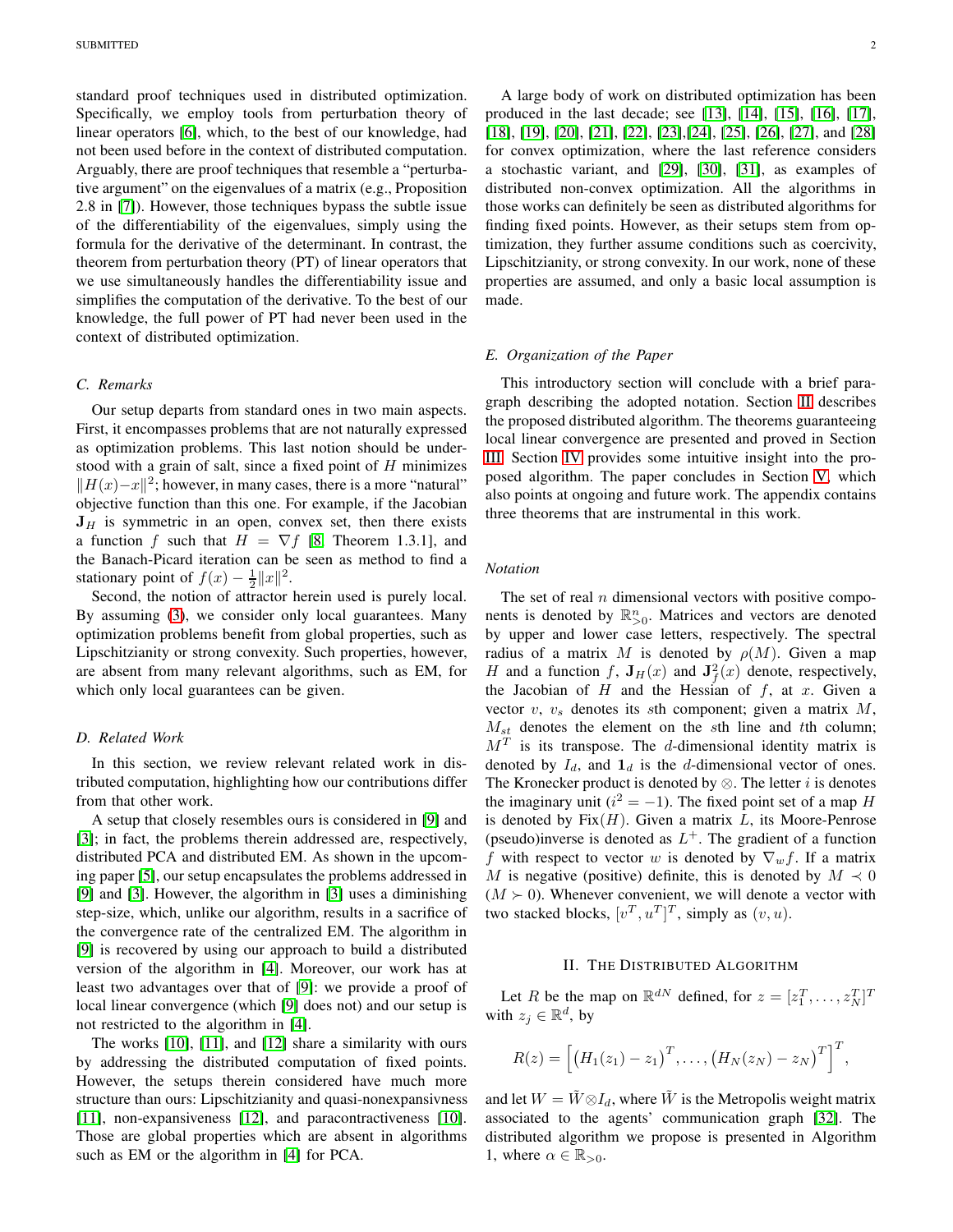#### Algorithm 1 Distributed Banach-Picard Iteration

1: Initialization:

$$
z^{0} \in \mathbb{R}^{dN},
$$
  
\n
$$
z^{1} = Wz^{0} + \alpha R(z^{0}),
$$

2: Update:

$$
z^{k+2} = (I + W)z^{k+1} - \frac{I + W}{2}z^{k} + \alpha (R(z^{k+1}) - R(z^{k})).
$$

This algorithm, inspired by EXTRA (see [\[16\]](#page-6-15) and section [IV\)](#page-5-1) below), is a particular instance of the parametric family of distributed algorithms given by

<span id="page-2-1"></span>
$$
z^{0} \in \mathbb{R}^{dN},
$$
  
\n
$$
z^{1} = z^{0} + \alpha R(z^{0}) - \eta L z^{0},
$$
  
\n
$$
z^{k+2} = (2I - \eta L)z^{k+1} - (I + \beta^{2} L - \eta L)z^{k}
$$
  
\n
$$
+ \alpha (R(z^{k+1}) - R(z^{k})),
$$
\n(4)

together with the following assumptions on the  $dN \times dN$ matrix L:

- a)  $L$  is symmetric and positive semidefinite;
- b)  $\rho(L) < 2$ ;
- c)  $\ker(L) = \{z \in \mathbb{R}^{dN} : z_1 = \cdots = z_N\};$
- d)  $L = \tilde{L} \otimes I_d$ , where  $\tilde{L}$  is  $N \times N$  and has the property that  $\tilde{L}_{st} = 0$  if agent s does not communicate with agent  $t$  (thus establishing the compatibility of the algorithm with the network structure).

In fact, Algorithm 1 is recovered from [\(4\)](#page-2-1) by making the choices  $\eta = 1$ ,  $\beta^2 = \frac{1}{2}$ , and  $L = I - W$  (which satisfies assumptions  $a$ ) – d) above).

In the next section we establish the local linear convergence of [\(4\)](#page-2-1) and, from remark 1 (see [III-C\)](#page-3-0), the instance yielding Algorithm 1.

#### III. CONVERGENCE ANALYSIS

## <span id="page-2-6"></span><span id="page-2-0"></span>*A. Auxiliary maps*

To study the convergence of [\(4\)](#page-2-1) and, consequently of Algorithm 1, we introduce two auxiliary maps, whose connection with Algorithm 1 is explained in Section [III-B.](#page-2-2) Let  $\tilde{U}$  be a matrix with columns forming an orthonormal basis of range(L) and let  $F : \mathbb{R}^{dN} \times \mathbb{R}^{dN} \to \mathbb{R}^{dN} \times \mathbb{R}^{dN}$  and  $\tilde{F}: \mathbb{R}^{\tilde{d}N} \times \mathbb{R}^{d(N-1)} \to \mathbb{R}^{dN} \times \mathbb{R}^{d(N-1)}$  be the maps defined as, respectively,

$$
F\left(\begin{bmatrix} z \\ w \end{bmatrix}\right) = \begin{bmatrix} z + \alpha R(z) + \beta L^{\frac{1}{2}}w - \eta Lz \\ w - \beta L^{\frac{1}{2}}z \end{bmatrix}
$$
 (5)

and

$$
\tilde{F}\left(\begin{bmatrix}z\\ \tilde{w}\end{bmatrix}\right) = \begin{bmatrix}z + \alpha R(z) + \beta L^{\frac{1}{2}}\tilde{U}\tilde{w} - \eta Lz\\ \tilde{w} - \beta \tilde{U}^T L^{\frac{1}{2}}z\end{bmatrix}.
$$
 (6)

In section [III-B,](#page-2-2) it is shown that the elimination of the second variable in the Banach-Picard iteration

$$
\begin{bmatrix} z^{k+1} \\ w^{k+1} \end{bmatrix} = F\left(\begin{bmatrix} z^k \\ w^k \end{bmatrix}\right) \tag{7}
$$

recovers algorithm [\(4\)](#page-2-1). The main convergence theorem of this paper (Theorem [2\)](#page-3-1) can be informally stated as follows: it is

possible to choose  $\alpha > 0$ ,  $\beta > 0$ , and  $\eta > 0$ , such that if  $z^k$  in [\(7\)](#page-2-3) becomes sufficiently close to  $1_N \otimes x^*$ , then  $z^k$  converges to  $\mathbf{1}_N \otimes x^*$  with at least linear rate. The rest of the section is devoted to making this notion precise.

Observe that if  $(z^*, w^*)$  is a fixed point of F, then  $z^* =$  $\mathbf{1}_N \otimes x^*$ , where  $x^*$  is a fixed point of H. Conversely, if  $x^*$  is a fixed point of H, then, there exists  $w^*$  such that  $(1_N \otimes x^*, w^*)$ is a fixed point of F. However, note as well that if  $(z^*, w^*)$  is a fixed point of F, then any point in  $(z^*, w^* + \text{ker}(L))$  is also a fixed point of F. As a consequence, for each fixed point of F, there is an affine subspace of fixed points that contains it. A simple corollary of this observation, together with Ostrowski's Theorem (see Theorem [3](#page-5-3) in Appendix [A\)](#page-5-0), is that  $(z^*, w^*)$  is not an attractor of  $F$  (no fixed point of  $F$  is isolated). The way around this issue is to "identify"<sup>[1](#page-2-4)</sup> all the fixed points in  $(z^*, w^* + \text{ker}(L))$ ; this is the role of the map  $\tilde{F}$ .

Note that  $\tilde{F}$  identifies the fixed points of F of the form  $(z^*, w^* + \text{ker}(L))$  and there is a one-to-one correspondence between the Fix $(H)$  and Fix $(F)$ . In fact, note that the map  $\psi$ on  $Fix(H)$  defined by

$$
\psi(x^\star)=(\mathbf{1}_N\otimes x^\star,\tilde{w}^\star),
$$

where  $\tilde{w}^*$  is the unique point satisfying

$$
\frac{\alpha}{\beta}(L^{\frac{1}{2}})^+R(\mathbf{1}_N\otimes x^\star)=-\tilde{U}\tilde{w}^\star,
$$

is a bijection between  $Fix(H)$  and  $Fix(F)$ .

Section [III-C](#page-3-0) shows that  $\psi$  preserves condition [\(3\)](#page-0-1), in the sense that if  $x^*$  is an attractor of H, then  $\psi(x^*)$  is an attractor of  $\tilde{F}$ .

#### <span id="page-2-2"></span>*B. Connection between* F *and* [\(4\)](#page-2-1)

The presence of matrix  $L^{\frac{1}{2}}$  prevents the map F defined in [\(5\)](#page-2-5), and which defines the iteration [\(7\)](#page-2-3), from having a distributed implementation (whereas products by  $L$  only require each node to communicate with its neighbours, the same is not true with  $L^{\frac{1}{2}}$ , given that  $L^{\frac{1}{2}}$  need not be compatible with the graph topology). However, as shown below, eliminating the second variable yields [\(4\)](#page-2-1) and, for the particular choices of  $\eta = 1, \beta^2 = \frac{1}{2}$ , and  $L = I - W$ , Algorithm 1. Consider two consecutive z-updates, i.e.,

$$
z^{k+2} = z^{k+1} + \alpha R(z^{k+1}) + \beta L^{\frac{1}{2}} w^{k+1} - \eta L z^{k+1}
$$
  

$$
z^{k+1} = z^k + \alpha R(z^k) + \beta L^{\frac{1}{2}} w^k - \eta L z^k.
$$

<span id="page-2-5"></span>Consider their difference

$$
z^{k+2} = 2z^{k+1} - z^k + \beta L^{\frac{1}{2}}(w^{k+1} - w^k) - \eta L(z^{k+1} - z^k) + \alpha (R(z^{k+1}) - R(z^k)).
$$

<span id="page-2-4"></span><span id="page-2-3"></span><sup>1</sup>The meaning of "identify" should be understood as an equivalence relation. By considering  $\mathbb{R}^{dN} \times \mathbb{R}^{dN}$  modulo  $\{0\} \times \ker(L)$ , we can treat a set of fixed points of the form  $(z^*, w^* + \ker(L))$  as an equivalence class. This notion of quotient in case of vector spaces can be easily "done in coordinates" by introducing the matrix  $\tilde{U}$ . In fact,  $\mathbb{R}^{dN}$  modulo ker(L) is isomorphic to range $(L)$ .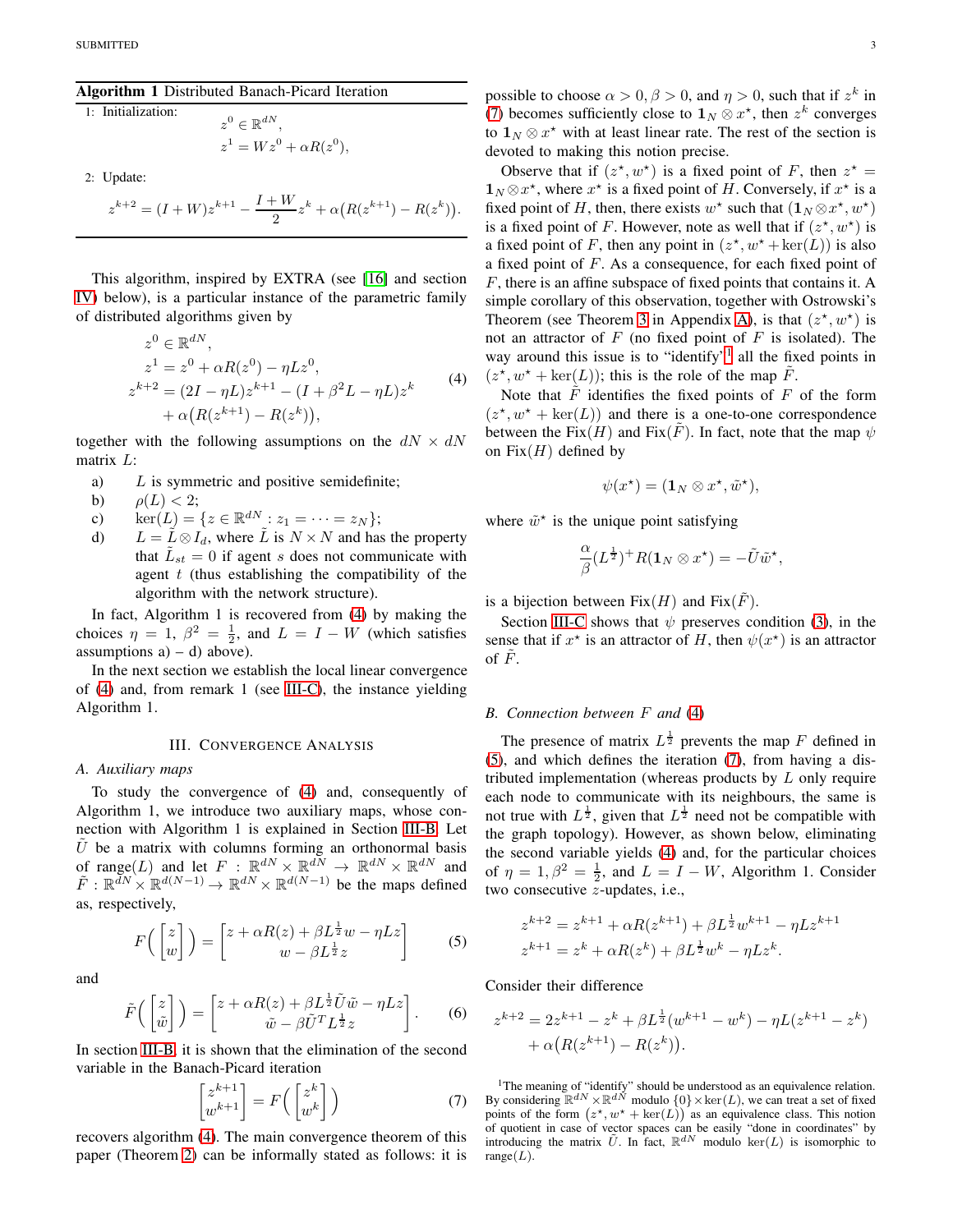Note that  $w^{k+1} - w^k = -\beta L^{\frac{1}{2}} z^k$  and observe that its substitution in the  $z^{k+2}$ -update results in the elimination of  $w^{k+1}$  and  $w^k$  and the disappearance of  $L^{\frac{1}{2}}$ , i.e.,

$$
z^{k+2} = (2I - \eta L)z^{k+1} - (I + \beta^2 L - \eta L)z^k + \alpha (R(z^{k+1}) - R(z^k)),
$$

which is precisely [\(4\)](#page-2-1). We remark that a similar idea of using  $L^{\frac{1}{2}}$  has been employed in [\[24\]](#page-6-23) and, for further insights, see section 3 therein.

## <span id="page-3-0"></span>*C. Convergence Theorems*

The following two theorems establish the convergence results. The first is a result about the map  $F$  and the second about the map  $F$ .

<span id="page-3-2"></span>**Theorem 1.** Let  $\lambda_1, \ldots, \lambda_{dN}$  be the eigenvalues of L and *choose*  $\eta > 0$  *and*  $\beta > 0$  *such that the two complex roots*  $\gamma_1(\lambda_s, \eta, \beta)$  *and*  $\gamma_2(\lambda_s, \eta, \beta)$  *of all the dN polynomial equations*

$$
x^2 + \lambda_s \eta x + \lambda_s \beta^2 = 0
$$

*satisfy the two following conditions,*

1)  $|1 + \gamma_j(\lambda_s, \eta, \beta)| \le 1$ <br>2)  $|1 + \gamma_i(\lambda_s, \eta, \beta)| = 1$ 

 $|1 + \gamma_j(\lambda_s, \eta, \beta)| = 1$ *, if and only if*  $\lambda_s = 0$ *,* 

*for any*  $s = 1, \ldots, dN$  *and*  $j = 1, 2$ *. Then, there exists*  $\alpha^*$ *such that, for*  $0 < \alpha < \alpha^*$ ,

$$
\rho\big(\mathbf{J}_{\tilde{F}}(\psi(x^\star))\big) < 1.
$$

*Remark* 1. Note that the choices  $\eta = 1$  and  $\beta^2 = \frac{1}{2}$  (which lead to Algorithm 1) satisfy the conditions of Theorem 1. In fact, since  $0 \leq \lambda_s \leq 2$ ,

$$
\gamma_j(\lambda_s, 1, \frac{1}{2}) \in \Big\{ \frac{-\lambda_s \pm i \sqrt{\lambda_s} \sqrt{2 - \lambda_s}}{2} \Big\}
$$

for  $j = 1, 2$ , and, hence,

$$
|1 + \gamma_j(\lambda_s, \eta, \beta)|^2 = \left(1 - \frac{\lambda_s}{2}\right)^2 + \frac{2\lambda_s - \lambda_s^2}{4}
$$

$$
= 1 - \frac{\lambda_s}{2}.
$$

The fact that  $0 \leq \lambda_s < 2$  is enough to yield conditions 1) and 2) of the theorem.

In order to state the next theorem, consider the matrix

$$
\hat{U} = \frac{1}{\sqrt{N}} \mathbf{1}_N \otimes I_d,\tag{8}
$$

the columns of which form an orthonormal basis of  $ker(L)$ .

<span id="page-3-1"></span>**Theorem 2.** Let  $\alpha, \eta$ , and  $\beta$  be such that  $\rho(\mathbf{J}_{\tilde{F}}(\psi(x^*)) < 1$ *(the existence of such a choice is ensured by Theorem [1\)](#page-3-2). Let*  $(z^k, w^k)$ *, for*  $k = 0, 1, \dots$ *, be a trajectory of the iteration* [\(7\)](#page-2-3)*, initialized at*  $(z^0, w^0) \in \mathbb{R}^{dN} \times \mathbb{R}^{dN}$ . *Then, there exists a neighborhood*  $V$  *of*  $\psi(x^*)$  *such that if*  $(z^k, \tilde{U}^T w^k) \in V$  *for some* k*, then this trajectory converges to*

$$
\left[\hat{U}\hat{U}^T w^0 - \frac{\mathbf{1}_N \otimes x^\star}{\beta (L^{\frac{1}{2}})^+ R(\mathbf{1}_N \otimes x^\star)}\right],
$$

*with at least linear rate.*

# <span id="page-3-5"></span>*D. Proof of Theorem [1](#page-3-2)*

We will show that we can trap the eigenvalues of  $J_{\tilde{F}}(\psi(x^*))$ in the open ball in  $\mathbb C$  of center 0 and radius 1 by adjusting  $\alpha, \beta$ , and  $\eta$ . The Jacobian of  $\tilde{F}$  at  $\psi(x^*)$  is given by

$$
\mathbf{J}_{\tilde{F}}(\psi(x^{\star})) = I + \hat{A}(\eta, \beta) + B(\alpha),
$$

where

$$
\hat{A}(\eta,\beta) = \begin{bmatrix} -\eta L & \beta L^{\frac{1}{2}} \tilde{U} \\ -\beta \tilde{U}^T L^{\frac{1}{2}} & \mathbf{0} \end{bmatrix},
$$

and

$$
B(\alpha) = \begin{bmatrix} \alpha \mathbf{J}_R (\mathbf{1}_N \otimes x^{\star}) & \mathbf{0} \\ \mathbf{0} & \mathbf{0} \end{bmatrix}.
$$

We divide the proof in two lemmas. Lemma 1 shows that a choice of  $\eta > 0$  and  $\beta > 0$  according to the conditions of the Theorem implies that the matrix  $I + A(\eta, \beta)$  has a semisimple eigenvalue equal to 1, and that the remaining eigenvalues have magnitude less than 1. Lemma 2 deals with  $\alpha$  and shows, by appealing to a result on the perturbation of semisimple eigenvalues, that this parameter can be tuned to yield the conclusion of Theorem 1.

**Lemma 1.** Let  $\eta > 0$  and  $\beta > 0$  be chosen according to the *conditions of Theorem 1. Then*

- i) 1 *is a semisimple eigenvalue of*  $I + \hat{A}(\eta, \beta)$  *with multiplicity* d *and corresponding eigenspace given* by  $\ker(L) \times \{0\}$ ;
- ii) *All the remaining eigenvalues have magnitude less than* 1*.*

*Proof.* We start by analyzing the eigenvalues of  $\hat{A}(\eta, \beta)$ ; towards that goal, consider the eigenvalues of

$$
A(\eta, \beta) = \begin{bmatrix} -\eta L & \beta L^{\frac{1}{2}} U \\ -\beta U L^{\frac{1}{2}} & \mathbf{0} \end{bmatrix},
$$

where  $U = [\tilde{U}, \hat{U}]$  ( $\hat{U}$  was defined in [\(8\)](#page-3-3) and  $\tilde{U}$  in the first paragraph of Section [III-A\)](#page-2-6). Since

$$
A(\eta,\beta) = \begin{bmatrix} \hat{A}(\eta,\beta) & \mathbf{0} \\ \mathbf{0} & \mathbf{0} \end{bmatrix},
$$

the non-zero eigenvalues of  $\hat{A}(\eta,\beta)$  coincide with the nonzero eigenvalues of  $A(\eta, \beta)$ .

<span id="page-3-3"></span>Let V be an orthogonal matrix such that  $V^T L V = \Lambda$ , where  $\Lambda = \text{diag}(\lambda_1, \dots, \lambda_{dN})$ , and consider the following unitary similarity

$$
\begin{bmatrix} V^T & \mathbf{0} \\ \mathbf{0} & V^T U \end{bmatrix} A(\eta, \beta) \begin{bmatrix} V & \mathbf{0} \\ \mathbf{0} & U^T V \end{bmatrix} = \begin{bmatrix} -\eta \Lambda & \beta \Lambda^{\frac{1}{2}} \\ -\beta \Lambda^{\frac{1}{2}} & \mathbf{0} \end{bmatrix} . \tag{9}
$$

The eigenvalues are preserved by unitary similarity and, hence, the eigenvalues of [\(9\)](#page-3-4) coincide with those of  $A(\eta, \beta)$ .

Let  $\xi$  be an eigenvalue of [\(9\)](#page-3-4) and  $(u, v) \neq (0, 0)$  be an associated eigenvector. There must exist an s such that  $u_s \neq 0$ or  $v_s \neq 0$ , which implies that  $\xi$  is an eigenvalue of the  $2 \times 2$ matrix

<span id="page-3-4"></span>
$$
\begin{bmatrix} -\eta \lambda_s & \beta \sqrt{\lambda_s} \\ -\beta \sqrt{\lambda_s} & 0 \end{bmatrix},
$$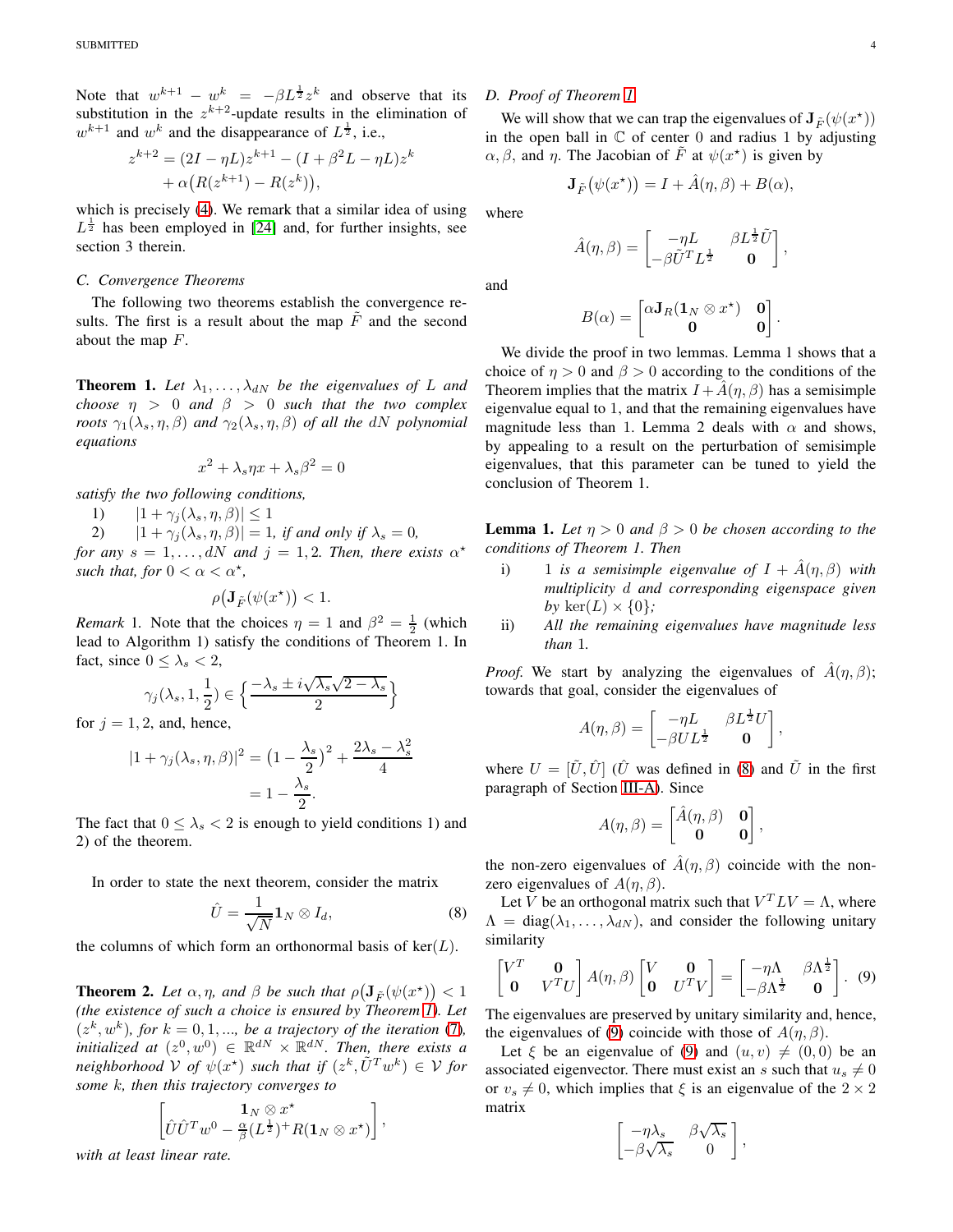thus  $\xi$  is a solution of the second-degree equation

$$
x^2 + \eta \lambda_s x + \lambda_s \beta^2 = 0. \tag{10}
$$

Note that the converse also holds, meaning that any root of [\(10\)](#page-4-0) gives rise to an eigenvalue of [\(9\)](#page-3-4). This completely characterizes the eigenvalues of [\(9\)](#page-3-4).

Now if  $\eta > 0$  and  $\beta > 0$  are chosen according to the conditions of Theorem 1, then, from the derivation above,

$$
\rho\big(I+\hat{A}(\eta,\beta)\big)\leq 1.
$$

Moreover, if  $\lambda$  is an eigenvalue of  $I + \hat{A}(\eta, \beta)$  associated to the eigenvector  $(u, v)$ , such that  $|\lambda| = 1$ , it follows, from condition 2) of Theorem 1, that  $\lambda = 1$  and, therefore,  $(u, v) \in$  $\ker(\tilde{A}(\eta,\beta))$ . Additionally, observe that:

- a) ker $(\hat{A}(\eta,\beta)) = \ker(L) \times \{0\}$  (the columns of U form a basis for range $(L)$ );
- b) the orthogonal of  $\text{ker}(\hat{A}(\eta,\beta))$  is equal to range(L)  $\times$  $\mathbb{R}^{d(N-1)};$
- c) both these spaces are invariant under  $A(\eta, \beta)$ .

From these observations, we conclude that 1 is a semisimple eigenvalue of  $I + \hat{A}(\eta, \beta)$  with multiplicity d and corresponding eigenspace given by  $\ker(L) \times \{0\}$ , and that all the other eigenvalues have magnitude less than 1. eigenvalues have magnitude less than 1.

**Lemma 2.** Let  $\eta > 0$  and  $\beta > 0$  be chosen according to the *conditions of Theorem 1. Then, there exists* α ⋆ *such that, for*  $0 < \alpha < \alpha^*$ ,

$$
\rho\big({\mathbf J}_{\tilde F}(\psi(x^\star)\big)<1.
$$

*Proof.* Let  $C(\alpha) = I + \hat{A}(\eta, \beta) + B(\alpha)$ , which can be seen as a continuous perturbation of the matrix  $C(0) = I + \hat{A}(\eta, \beta)$ (recall that  $B(0) = 0$ ). We will show that choosing a sufficiently small  $\alpha$  traps the eigenvalues of  $C(\alpha)$  inside the ball in  $\mathbb C$  of center 0 and radius 1.

Theorem [4](#page-5-4) (included in Appendix [A,](#page-5-0) for convenience; see also [\[6\]](#page-6-5)) implies that there are  $2dN - d$  continuous and complex-valued functions  $\lambda_1(\alpha), \ldots, \lambda_{2dN-d}(\alpha)$ , such that  $\{\lambda_s(\alpha): s = 1, \ldots, 2dN - d\}$  is the set of eigenvalues of  $C(\alpha)$ . By reordering, if necessary, we may assume that, for  $s = 1, \ldots, d, \lambda_s(0) = 1$  (recall, from Lemma 1, that 1 is a semisimple eigenvalue of  $C(0)$ ). With this choice of order, it follows that  $|\lambda_s(0)| < 1$ , for  $d+1 \leq s \leq 2dN - d$ .

By continuity, there exists  $\alpha_1 > 0$  ensuring that  $|\lambda_s(\alpha)| <$ 1, for all  $0 \leq \alpha < \alpha_1$  and for  $d+1 \leq s \leq 2dN - d$ .

Theorem [5](#page-5-5) (included in Appendix [A,](#page-5-0) for convenience; see also [\[33\]](#page-6-32)) implies that  $\lambda_1(\alpha), \ldots, \lambda_d(\alpha)$  are, not only continuous, but also differentiable at 0. Moreover, their derivatives at 0 are among the eigenvalues of

$$
\begin{bmatrix} \hat{U}^T & \mathbf{0} \end{bmatrix} \left( \frac{dC}{d\alpha} \Big|_{\alpha=0} \right) \begin{bmatrix} \hat{U}^T \\ \mathbf{0} \end{bmatrix} = \hat{U}^T \mathbf{J}_R (\mathbf{1}_N \otimes x^*) \hat{U}.
$$

We observe that  $\hat{U}^T \mathbf{J}_R(\mathbf{1}_N \otimes x^{\star}) \hat{U} = \mathbf{J}_H(x^{\star}) - I$ .

Condition [\(3\)](#page-0-1), i.e.,  $\rho(\mathbf{J}_H(x^*))$  < 1, has not yet entered the game and it is here that it plays a crucial role. In fact, observe that condition [\(3\)](#page-0-1) implies that the eigenvalues of  $J_H(x^*) - I$ 

A geometrical argument now settles the question: each  $\lambda_s(\alpha)$ , for  $s = 1, \ldots, d$ , can be viewed as a continuous curve in  $\mathbb{R}^2$  and can, therefore, be written as  $\lambda_s(\alpha)$  =  $(\lambda_s^{(1)}(\alpha), \lambda_s^{(2)}(\alpha))$ . So far, we proved that these curves satisfy

$$
\lambda_s(0) = \begin{bmatrix} 1 \\ 0 \end{bmatrix}
$$

and

and

$$
\left. \frac{d\lambda_s^{(1)}}{d\alpha} \right|_{\alpha=0} < 0.
$$

By observing that

<span id="page-4-0"></span>have negative real part.

$$
\frac{d \|\lambda_s(\alpha)\|^2}{d\alpha}\Big|_{\alpha=0} = 2 \frac{d\lambda_s^{(1)}}{d\alpha}\Big|_{\alpha=0} < 0
$$

$$
\|\lambda_s(0)\|^2=1,
$$

we conclude that there must exist an  $\alpha_2 > 0$  such that

$$
\|\lambda_s(\alpha)\|^2 < 1,
$$

for  $s = 1, \ldots, d$  and for  $0 < \alpha < \alpha_2$ . Finally, choosing  $\alpha^* = \min\{\alpha_1, \alpha_2\}$ , it follows that, for  $0 < \alpha < \alpha^*$ ,

$$
\rho(C(\alpha)) < 1. \tag{}
$$

## <span id="page-4-2"></span>*E. Proof of Theorem [2](#page-3-1)*

For any vector  $w \in \mathbb{R}^{dN}$ , let  $\tilde{w} := \tilde{U}\tilde{U}^Tw$  and  $\bar{w} :=$  $\hat{U}\hat{U}^T w$ . Observe that  $w = \bar{w} + \tilde{w}$  is the orthogonal decomposition of w with components in  $\ker(L)$  and range(L).

Consider the sequence  $(z^k, w^k)$ ,  $k = 0, 1, ...,$  produced by the iteration [\(7\)](#page-2-3), with a given initialization  $(z^0, w^0)$ . We note that<sup>[2](#page-4-1)</sup>  $\bar{w}^k = \bar{w}^0$ , for all k, and  $z^k$  only depends on  $\tilde{w}^k$ . From these two facts, it follows that the sequence produced by the iteration

$$
\begin{bmatrix} u^{k+1} \\ v^{k+1} \end{bmatrix} = F\left(\begin{bmatrix} u^k \\ v^k \end{bmatrix}\right) \tag{11}
$$

with initialization  $u^0 = z^0$  and  $v^0 = \tilde{w}^0$ , must satisfy

$$
z^k = u^k
$$
  

$$
w^k = \overline{w}^0 + v^k,
$$

for all k. Moreover, for all k,  $v^k = \tilde{v}^k$ .

Said differently, the observations above show that to understand the trajectories followed by  $(z^k, w^k)$ , given an arbitrary initialization  $(z^0, w^0)$ , we can just study the trajectories initialized in  $\mathbb{R}^{dN} \times \text{range}(L)$ . Moreover, the second component of a trajectory initialized in  $\mathbb{R}^{dN} \times \text{range}(L)$  stays in range $(L)$ .

Furthermore,  $\tilde{U}$  establishes an isomorphism between  $\mathbb{R}^{dN}$ and range(L), with inverse  $\tilde{U}^T$ . With this in mind, let  $(z^0, w^0) \in \mathbb{R}^{dN} \times \text{range}(L)$  and observe that

$$
z^{k+1} = z^k + \alpha R(z^k) + \beta L^{\frac{1}{2}} \tilde{U} \tilde{U}^T w^k - \eta L z^k
$$
  

$$
\tilde{U} \tilde{U}^T w^{k+1} = \tilde{U} \tilde{U}^T w^k - \beta L^{\frac{1}{2}} z^k.
$$

<span id="page-4-1"></span><sup>2</sup>There is a slight abuse of notation here: we are using  $\bar{w}^k$  and  $\tilde{w}^k$  as, respectively,  $\hat{U}\hat{U}^T w^k$  and  $\tilde{U}\tilde{U}^T w^k$ .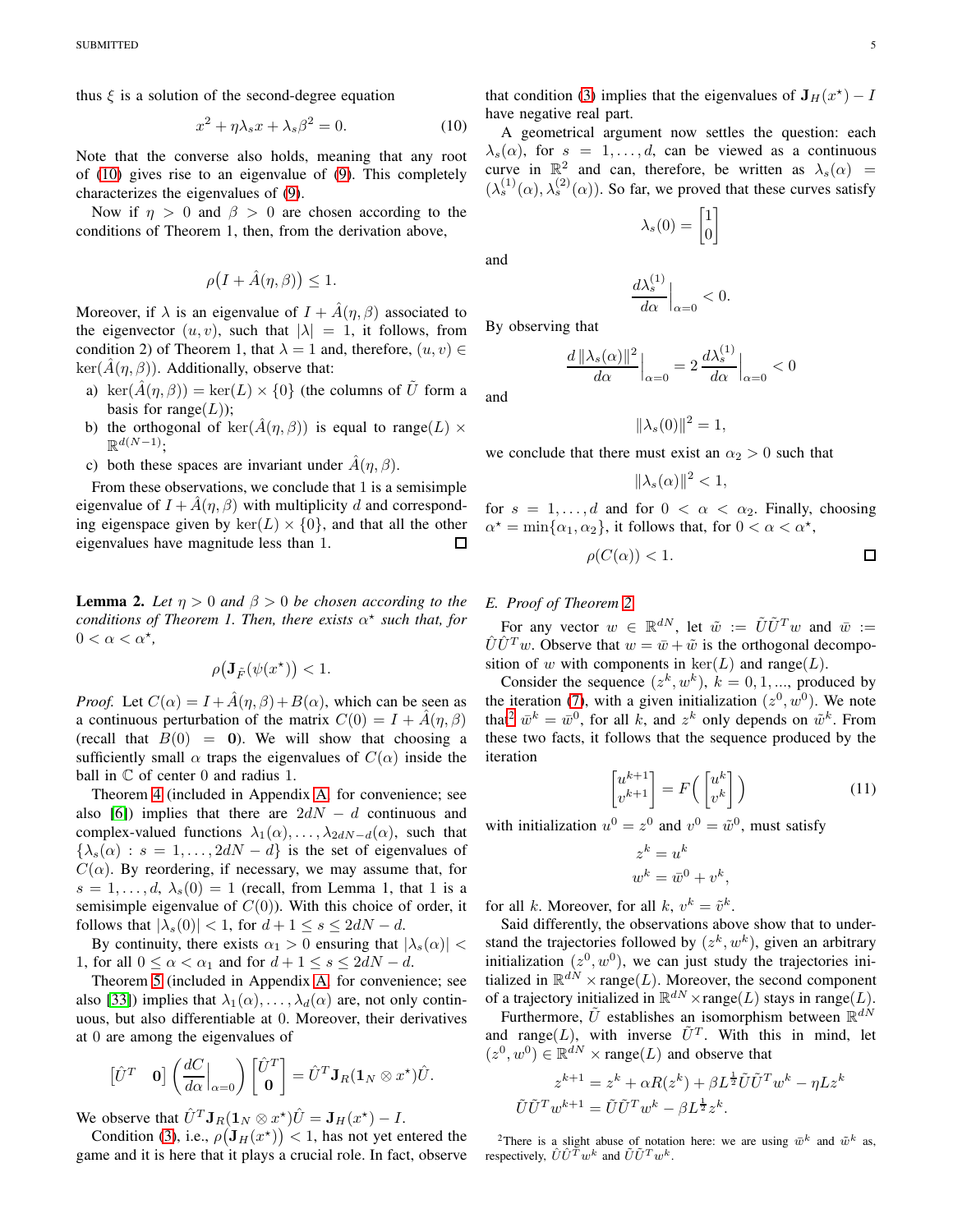Defining  $\tilde{w}^k = \tilde{U}^T w^k$  we obtain

$$
z^{k+1} = z^k + \alpha R(z^k) + \beta L^{\frac{1}{2}} \tilde{U} \tilde{w}^k - \eta L z^k
$$
  

$$
\tilde{w}^{k+1} = \tilde{w}^k - \beta \tilde{U}^T L^{\frac{1}{2}} z^k.
$$

We conclude that

$$
\begin{bmatrix} z^k \\ w^k \end{bmatrix} = \begin{bmatrix} z^k \\ \tilde{U}\tilde{w}^k \end{bmatrix}
$$

and

$$
\begin{bmatrix} z^{k+1} \\ \tilde{w}^{k+1} \end{bmatrix} = \tilde{F}\Big(\begin{bmatrix} z^k \\ \tilde{w}^k \end{bmatrix}\Big).
$$

These observations, combined with Theorem [1](#page-3-2) and Ostrowski's Theorem (see Appendix [A\)](#page-5-0) are enough to conclude the proof of Theorem [2.](#page-3-1)

## IV. INTUITION FOR [\(4\)](#page-2-1)

<span id="page-5-1"></span>To provide some intuitive insight into the rationale that leads to the Banach-Picard iteration [\(7\)](#page-2-3), and, after the elimination of the second variable, to [\(4\)](#page-2-1), suppose for a moment that the maps  $H_n$  in [\(2\)](#page-0-2) had the form  $H_n = I - \nabla f_n$ , for some functions  $f_n : \mathbb{R}^d \to \mathbb{R}$ , and note that, in this case, the Banach-Picard iteration with  $H$  reduces to the familiar gradient descent with unit step-size for finding a stationary point of

$$
f = \frac{1}{N} \sum_{i=1}^{N} f_n.
$$

Moreover, condition [\(3\)](#page-0-1), in this case, reads

$$
\rho(\mathbf{J}_H(x^{\star})) = \rho(I - \mathbf{J}_f^2(x^{\star})) < 1,
$$

which implies that  $J_f^2(x^*) \succ 0$ , showing that, in this case, f is locally strictly convex, thus  $x^*$  is a local minimum of f.

A common approach to pursue a distributed algorithm to maximize  $f$  is to formulate the problem as (see, e.g., [\[27\]](#page-6-26), [\[24\]](#page-6-23), and [\[26\]](#page-6-25))

$$
\begin{array}{ll}\text{minimize} & \sum_{z \in \mathbb{R}^{dN}}^{N} f_n(z_n) \\ \text{subject to} & \beta' L^{\frac{1}{2}} z = 0 \end{array} \tag{12}
$$

where  $z = [z_1^T, ..., z_N^T]^T$ , L is a matrix satisfying the condi-tions given in Section [II\)](#page-1-0), and  $\beta' > 0$ ; the constraint  $L^{\frac{1}{2}}z = 0$ imposes that  $z_1 = \cdots = z_N$  (as shown in [\[34\]](#page-6-33) and [\[24\]](#page-6-23)). The so-called augmented Lagrangian for this problem is

$$
\mathcal{L}(z, w) = \sum_{n=1}^{N} f_n(z_n) + \beta' w^T L^{\frac{1}{2}} z + \frac{\eta'}{2} \| L^{\frac{1}{2}} z \|^2, \qquad (13)
$$

where w is the vector or Lagrange multipliers and  $\eta' > 0$ (see [\[35\]](#page-6-34)). The *augmented Lagrangian method* consists in alternating between minimizing  $\mathcal{L}(z, w)$  with respect to z and taking a gradient ascent step with respect to  $w$ , while keeping the other variable fixed. If instead of exact minimization, the z-step is itself a gradient ascent step, we have the Arrow-Hurwitz-Uzawa method (see [\[27\]](#page-6-26))

$$
z^{k+1} = z^k - \alpha \nabla_z \mathcal{L}(z^k, w^k)
$$
  

$$
w^{k+1} = w^k + \alpha \nabla_w \mathcal{L}(z^k, w^k) = w^k + \alpha \beta' L^{\frac{1}{2}} z^k.
$$

Setting  $\alpha \eta' = \eta$  and  $\alpha \beta' = \beta$  recovers [\(4\)](#page-2-1) for the case where  $H_n = I - \nabla f_n$ . What this shows is that [\(4\)](#page-2-1) applied to this particular case, can be interpreted as the Arrow-Hurwitz-Uzawa method to find a saddle point of the augmented Lagragian.

As a final observation, note that, if we again let  $H_n =$  $I + \nabla f_n$ , then Algorithm 1 is nothing but the algorithm in [\[16\]](#page-6-15) for the concave case.

#### V. CONCLUSION AND FUTURE WORK

<span id="page-5-2"></span>The article proposed an algorithm for the distributed computation of attractors of average maps. The conditions of the average map considered were rather minimal, yet sufficiently strong to encapsulate relevant algorithms like the EM algorithm or the algorithm in [\[4\]](#page-6-3) for PCA, as it is demonstrated in detail and experimentally assessed in an upcoming article [\[5\]](#page-6-4). Regardless of the minimality of the set of conditions, we were, nevertheless, able to provide local guarantees of linear convergence by employing a proof technique based on perturbation theory for linear operators, which, to the best of our knowledge, had not been used in distributed optimization. In an upcoming article [\[5\]](#page-6-4), we verify the attractor condition for the EM algorithm and the algorithm in [\[4\]](#page-6-3) for PCA, and, therefore, we propose a distributed EM algorithm and a distributed algorithm for PCA.

# <span id="page-5-0"></span>APPENDIX A

#### AUXILIARY RESULTS

This appendix contains three theorems that are instrumental in the proofs presented in Sections [III-D](#page-3-5) and [III-E.](#page-4-2)

<span id="page-5-3"></span>Theorem 3 (Ostrowski's Theorem; for a proof, see [\[36\]](#page-6-35)).  $Suppose\ G:\mathcal D\subseteq \mathbb R^d\to \mathbb R^d$  has a fixed point  $x^\star$  in the interior of D. Suppose as well that G is  $C^1$  in a neighborhood of  $x^*$ *and that*

$$
\rho(\mathbf{J}_G(x^*)) < 1.
$$

*Then, there exists a norm*  $\|\cdot\|$ *, a ball*  $\mathcal{B} = \{x \in \mathbb{R}^d : \|x - x\| \leq \sqrt{d}\}$  $\|x^*\| < \delta$ , and a number  $0 < \sigma < 1$  such that, for all  $x \in \mathcal{B}$ ,

$$
||G(x) - x^*|| \le \sigma ||x - x^*||.
$$

<span id="page-5-4"></span>**Theorem 4** (for a proof, see [\[6\]](#page-6-5)). Let  $G(x)$  be an unordered N*-tuple of complex numbers depending continuously on a real variable* x *in a (closed or open) interval* I*. Then, there exists* N single-valued continuous functions,  $\mu_n(x)$ ,  $n = 1, \ldots, N$ , *the values of which constitute the N-tuple*  $G(x)$ *, for each*  $x \in I$ .

<span id="page-5-5"></span>**Theorem 5** (for a proof, see [\[33\]](#page-6-32)). Let A and B be  $n \times n$ *square matrices and consider the parametric family*  $C(\alpha)$  =  $A + \alpha B$ *. Let*  $\lambda$  *be a semisimple eigenvalue of*  $A$  *with multiplicity* p *(geometric and algebraic multiplicities coincide) and suppose that there is an orthogonal*  $n \times n$  *matrix*  $U = [\hat{U}, \hat{U}]$ *,*